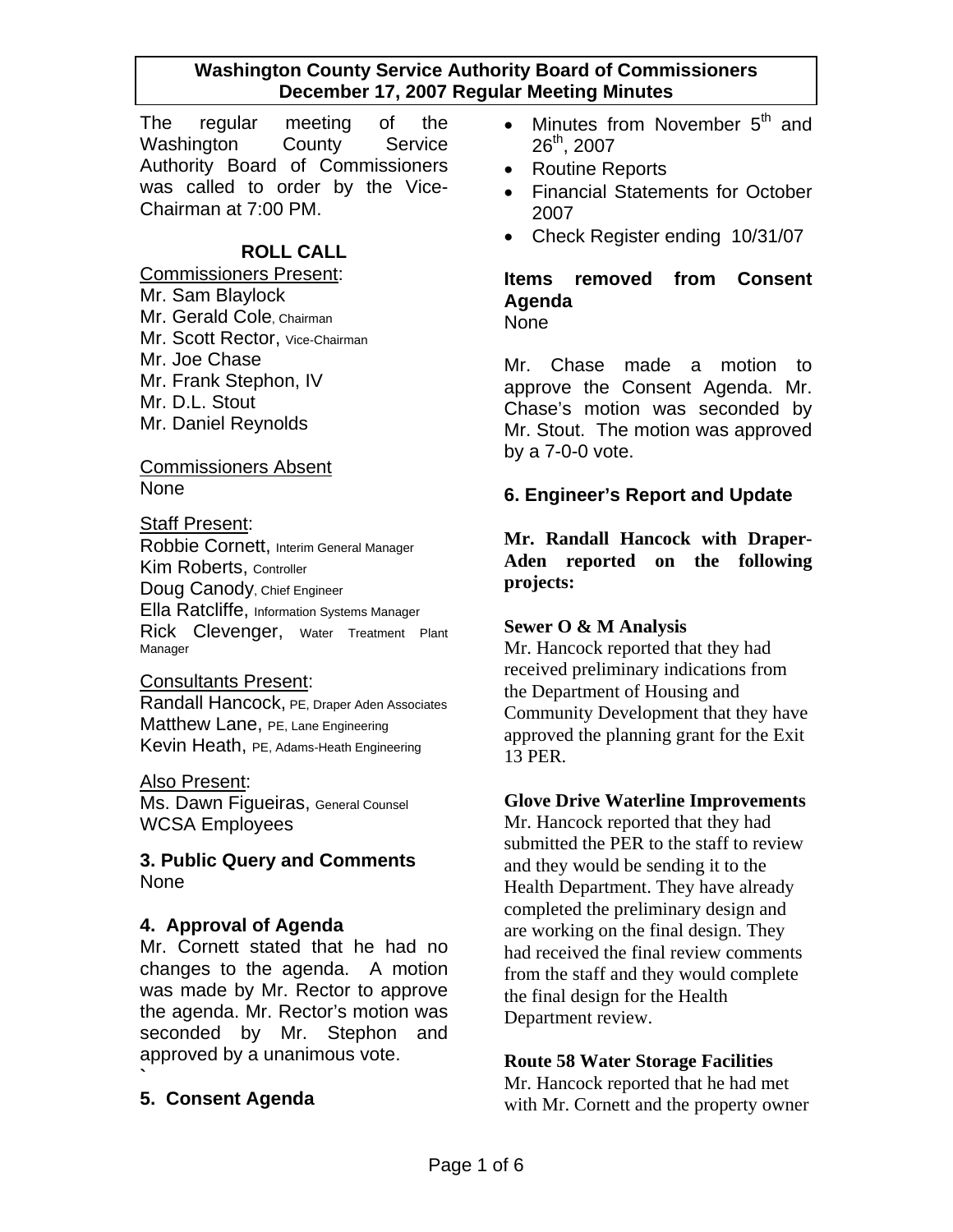the day after the last board meeting to discuss the road access to the storage tank. Mr. Hancock stated that Mr. Cornett had some additional topography done. They hoped after reviewing this that they could take another look at this.

### **Route 58/Watauga Road Waterline Improvements**

Mr. Hancock reported that they thought they obtained all of the easements but there were problems with one easement and hoped to have this resolved so they could rapidly move ahead with the project.

#### **Southern Rivers Watershed Enhancement Program**

Mr. Hancock reported that they were working with the staff on filling out the applications to apply for this funding.

### **Mr. Matthew Lane with Lane Engineering reported on the following projects:**

### **Lime Hill/Walker Mountain Road Project**

Mr. Lane reported that staff has approached the property owners on purchasing property for the two pump stations. He stated that all of the property owners had agreed verbally to sell the property for the sites. He also stated that legal counsel was working on the deeds for these properties. He said that once these issues had been worked out the project should be ready for advertisement and competitive bids.

### **Mr. Kevin Heath reported on the following projects:**

### **White's Mill Road**

Mr. Heath stated that they had continued to work with the WCSA staff on a potential alternative for the tank site for this project. He stated that once the tank site had been approved they would proceed on forwarding the plans to the Department of Health.

## **Orchard Hill Road**

Mr. Heath stated that they had completed plan reviews and had addressed WCSA comments. The staff was still acquiring easements and permits that were required for this project.

## **7. General Manager's Report and Update**

Mr. Cornett reported on the following:

#### **Significant Field Work**

- 41 leaks were repaired
- 9 breaks were repaired
- 22 water taps made
- 2 wastewater taps made
- 43 after hours maintenance call-outs
- 102 customers were telephoned following unusually high usage
- 539 customers were notified that their water was to be turned off
- $$4536.35$  was abated for 53 customers with water leaks
- \$3993.75 was written off as bad debt three years old (November 2004)

#### **Construction in Progress**

- Green Valley Poultry Waterline and Fire Hydrant- The contractor has requested an extension and due to the circumstances we feel that this is was in order. Construction should begin this week and take about two weeks to compete.
- Caustic Tank Evaluation at the WTP- The soil analysis were sent to DEQ for evaluation to see if remediation would be required. We are awaiting a decision.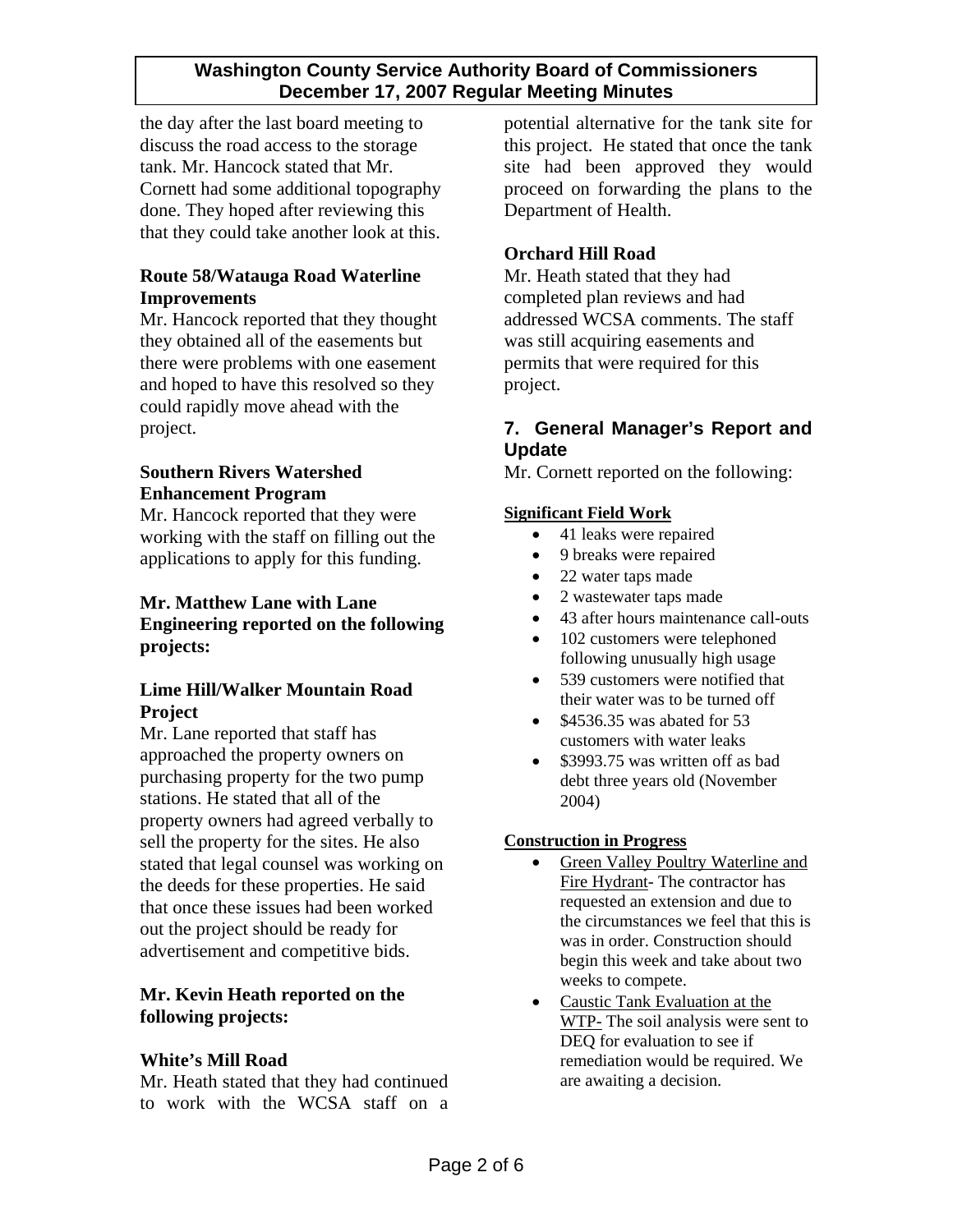#### **Projects in Design or Pre-Construction Phase**

- Raw Water Intake and Treatment Plant Expansion- Update by Doug Canody later in the meeting.
- Chestnut Mountain Road-Currently we have 4 of 16 easements acquired and one property for a hydropneumatic tank remaining to acquire. We have not received comments on environmental review.
- Mendota Road (Phase 1)- All easements have been obtained. Plans are 100% complete and submitted to all the various agencies for comment. We are still waiting on approval letters from DGIF.
- Denton Valley Road- We have acquired 1 of 8 easements. We have about two days of work remaining to finalize plans.
- Tumbling Creek Road- We have not worked on easements on Tumbling Creek yet. We have about two days of work remaining to finalize plans.
- Fire Hydrants in Westwood-This is our top priority presently, we are still working on hydraulics, and anticipate another couple of days of hydraulics analysis.

### **Administrative Items**

- Our annual holiday lunch is scheduled for noon Thursday, December  $20<sup>th</sup>$ , 2007. We hope that the Board would like to come and have lunch with us.
- We did receive a favorable response and extension from VDH on December  $11<sup>th</sup>$  regarding our action plan for addressing water loss. We now have until the year 2016 to reduce water loss below 30% in our distribution system.

## **8. Southern Rivers Construction Grant**

Mr. Cornett stated that he had provided this information to the Board in their update and would briefly recap this information. Mr. Cornett stated that Mr. Hancock had reported that we would be receiving the planning grant funds equal to \$20,000.00 from the Department of Housing and Community Development. He said that the deadline for this application to be submitted for construction funds was January 18<sup>th</sup>, 2008. He respectfully requested that the Board consider adopting this Resolution so they could apply for an amount not to exceed 1 million dollars for construction funds for the Exit 14 area. He also stated that the Board of Supervisors last week had adopted a similar Resolution to make a way so we could apply for these grant funds. Mr. Rector made a motion that they adopt the funding resolution. Mr. Rector's motion was seconded by Mr. Blaylock. Mr. Stephon questioned whether the Board of Supervisors would handle the money negotiations or would we handle this. Mr. Cornett stated that they would handle the money but they would authorize WCSA to decide how to spend the money. The resolution was passed by a 7-0-0 vote. Mr. Cornett stated that they also would need approval to award the development of a PER to be completed. Mr. Canody addressed the Board stating that they had sent out proposals via fax to qualified engineers. He stated that they received back three proposals for this development. Mr. Canody recommended that the contract be awarded to Draper Aden Associates. He stated that this contract should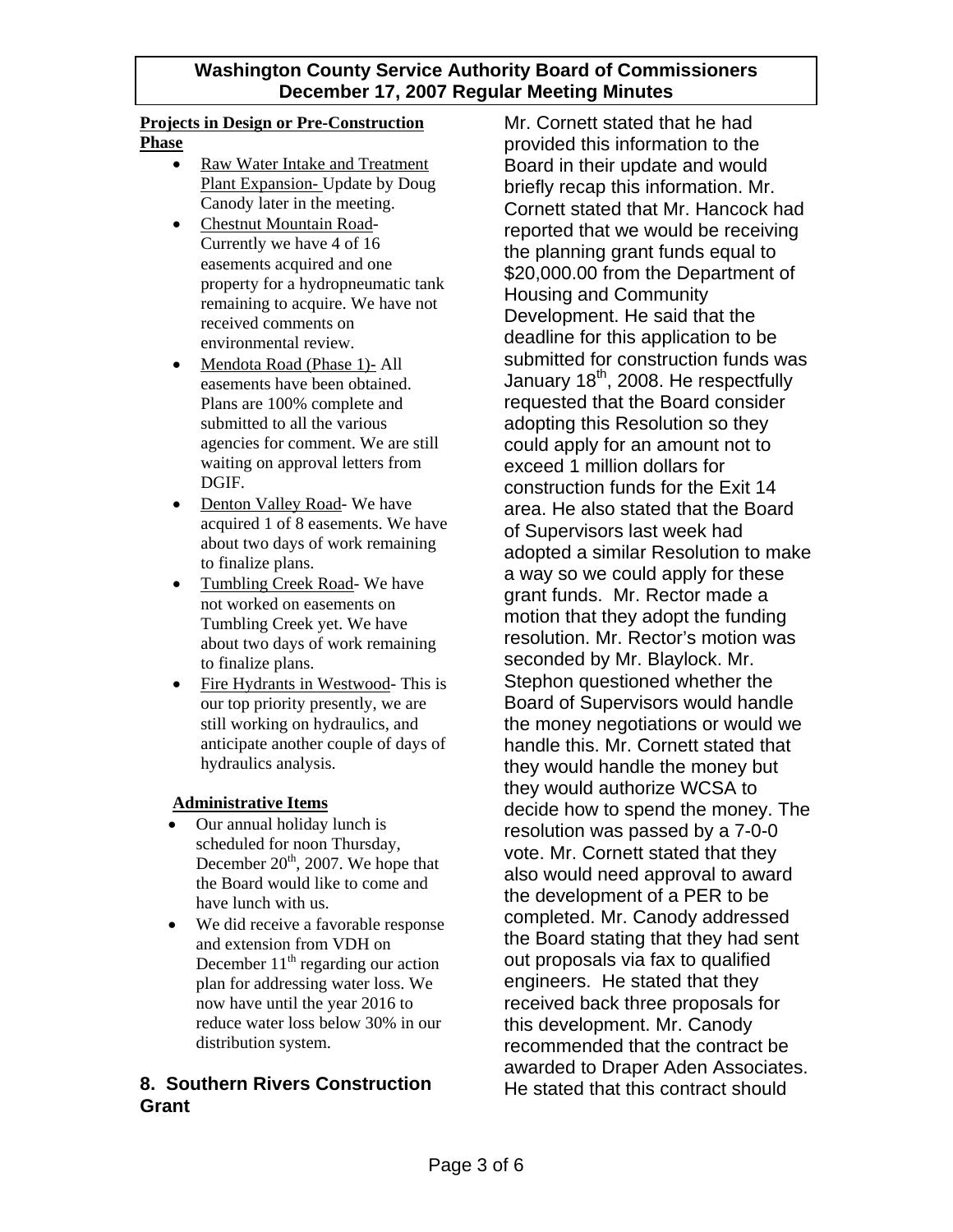exceed not more than \$25,000.00. A motion was made by Mr. Chase that the Southern Rivers preliminary engineering report be awarded to Draper Aden Associates for development. Mr. Chase's motion was seconded by Mr. Stephon and passed by a 7-0-0 vote.

### **9. Raw Water Intake and Water Treatment Plant Procurement Update**

Mr. Doug Canody stated that at the last Board meeting the Board endorsed a short list of candidate engineering firms for consideration for procurement for the Water Treatment expansion and construction of the Raw Water Intake. Mr. Canody recalled to the Board the teams that had been selected which included Draper Aden Associates and CH2M Hill, The Lane Group and Olver Inc., Maxim Engineering and Jordan Jones and Goulding, and Smith Seckman Reid, Inc. which had chosen to act alone in the process. He stated that all of the firms attended interviews with the WCSA Procurement panel on December  $4^{th}$  and  $6^{th}$ , 2007. The procurement panel included two members of the WCSA Board, Mr. Frank Stephon and Mr. Scott Rector, WCSA General Manager, Mr. Glen McManus, Mr. Robbie Cornett, Interim General Manager, Ms. Kimberly Roberts, Controller, Mr. Rick Clevenger, Water Treatment Plant Manager, Mr. Don Cole, WCSA Chief Operator, Mr. Mark Osborne, EIT, and Mr. Doug Canody, Engineering Services Manager. All were present for these interviews except for Mr. Glen McManus. All firms had a beginning

and closing statement and were presented questions during the interview process. These questions were collaborated by all WCSA panel members and covered a wide variety of subject matter. He stated that the interviews were very informative and the panel discussed, made notes and stayed for an extended period of time reviewing all of the aspects of the interviews. Mr. Canody said that ranking the firms was the most difficult part of the process because all of the firms interviewed put forth a great deal of effort and all of the panel members felt that all of them were very knowledgeable and experienced. Mr. Canody said that 2 firms stood out above the others and both were familiar to the Board of Commissioners. The engineering firms were Draper Aden Associates and Lane Engineering. Mr. Canody also stated that during this procedure of choosing the firms the panel did recommend that the expansion project and the raw water intake project not be separated between two different firms. Mr. Canody and the WCSA recommended that the Board negotiate a contract with The Lane Group and Olver Inc. which was ranked to be the number one team chosen for these projects. Draper Aden Associates and CH2M Hill were chosen as the number two firm. Mr. Canody stated that the panel was requesting the Board authorize for this firm to begin a preliminary engineering report only. Mr. Cornett stated that he would like to express his appreciation to all the people that served on the Procurement panel especially Mr. Canody and all the work that he had done being the head of the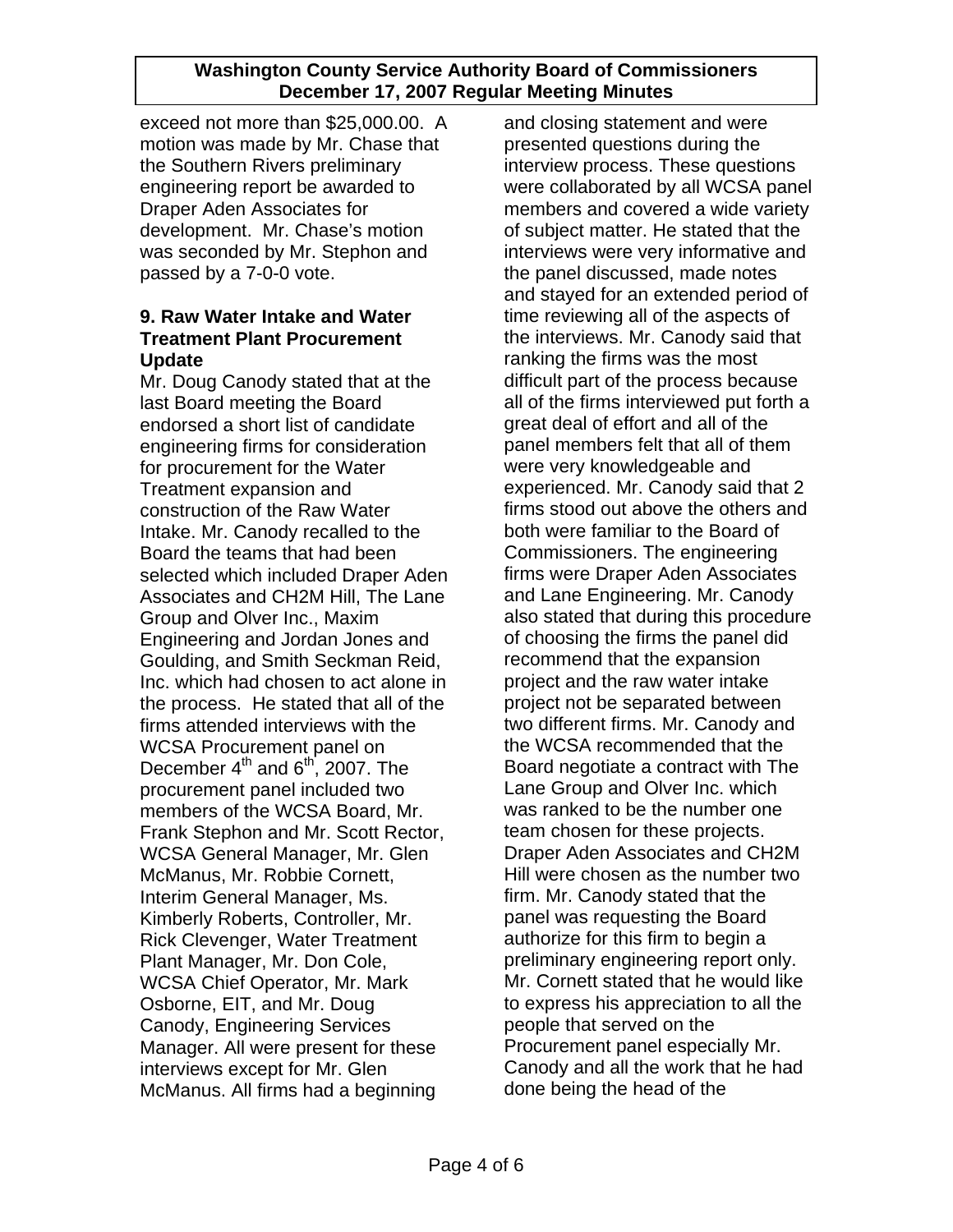committee. He also expressed appreciation to all the WCSA employees and the Board members for taking time out of their busy day to serve on the committee. Mr. Rector and Mr. Stephon stated that they were grateful for being able to serve on the panel and appreciated everyone's efforts especially Mr. Canody for his commitment and knowledge of the process. Mr. Cole also commended Mr. Canody on his efforts and knowledge of these processes. A motion was made by Mr. Stout that they approve the committee's recommendation of Lane Engineering and Olver Inc. and negotiate a contract with them for these projects. Mr. Stout's motion was seconded by Mr. Chase and passed by a unanimous vote.

## **10. Closed Meeting, Personnel, Investment of Public Funds, Acquisition and Disposition of Property and Legal Advice**

Mr. Chase moved that the Board adjourn to Closed Meeting in accordance with the Virginia Freedom of Information Act, Code of Virginia Section 2.2-3711 Paragraph A (1): Personnel: Discussion, consideration or interviews of prospective candidates for employment; assignment, appointment, promotion, performance, demotion, salaries, disciplining or resignation of specified public officers, appointees, or employees of any public body; and evaluation of the performance of departments where such evaluation of performance of departments necessarily involve discussed specific individuals; and Code of Virginia Section 2.2-3711 Paragraph

A (6): Investment of Public Funds, Discussion or Consideration of the investment of public funds where competition or bargaining is involved where if made public initially the financial interest of the governmental unit could be adversely affected and Code of Virginia Section 2.2-3711 Paragraph (A) (3): Acquisition and Disposition of Property; the discussion or consideration of the acquisition of real property for public purposes, or of the disposition of publicly held property, where discussion in an open meeting would adversely affect the bargaining position or negotiating strategy of the public body and Code of Virginia Section 2.2-3711 Paragraph (A) (7): Legal advice; Consultation with Legal counsel and briefing by staff members or consultations pertaining to actual or probable litigation, where such consultation with legal counsel employed or retained by the public body regarding specific legal matters requiring the provision of legal advice by such counsel. For the purposes of this subdivision, "probable litigation" means litigation that has been specifically threatened or on which the public body or its legal counsel has a reasonable basis to believe will be commenced by or against a known party. Nothing in this subdivision shall be construed to permit the closure of a meeting merely because an attorney representing the public body is in attendance or is consulted on this matter.

In addition to the Board, the presence of Mrs. Dawn Figuerias, WCSA Counsel and Mr. Robbie Cornett, WCSA Interim General Manager are requested. The motion